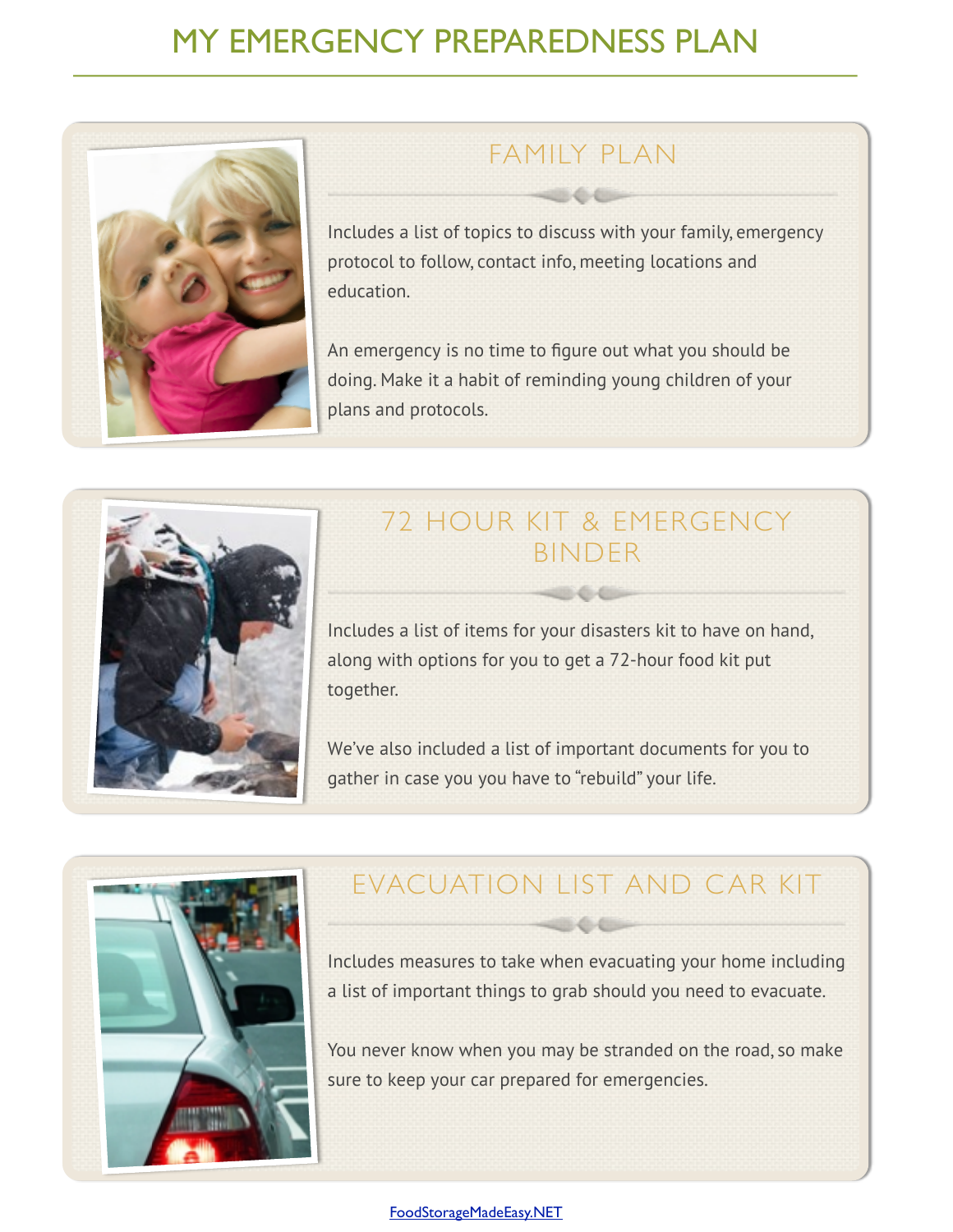# FAMILY PLAN

It's a good idea to be on the same page with your family as to what you would do in case of an emergency. Review these concepts every few months as we all can be forgetful.

## DISCUSSION POINTS:

## ★ Meet with family members to discuss how to respond to the dangers of fire, severe weather, earthquakes, and other emergencies

- ★ Find safe spots in your home for each type of disaster
- ★ Discuss what to do about power outages and injuries
- ★ Draw a floor plan of your home and mark two escape routes from each room
- ★ Post emergency phone numbers near telephones
- ★ Teach children how and when to call 911, police, and fire
- ★ Instruct family members to turn on radio for information
- ★ Pick one out-of-state and one local contact person to call in case of a disaster.
- $\star$  Teach children phone numbers.

★ Pick two reunion locations one right outside of your home, and one away from your neighborhood in case you cannot return

 $\star$  Take a basic first aid and CPR class

 $\star$  Revise and review the plan often with your family regularly

> IN CASE OF EVACUATION CONSIDER LEAVING A NOTE ON YOUR DOOR FOR PEOPLE WHO MAY COME TO YOUR HOUSE LOOKING FOR YOU

## TO FILL OUT:

**OUT-OF-STATE CONTACT:** Name: City: Telephone: **LOCAL CONTACT:** Name: Telephone: **NEAREST RELATIVE:** Name: Telephone: **FAMILY WORK NUMBERS:** Mother: Father: **EMERGENCY TELEPHONE NUMBERS:** Police Department: Fire Department: Hospital: **FAMILY PHYSICIANS:** Name: Telephone: Name: Telephone: **REUNION LOCATIONS:** Right outside home: Address: Away from home: Address: Telephone: Route to try first: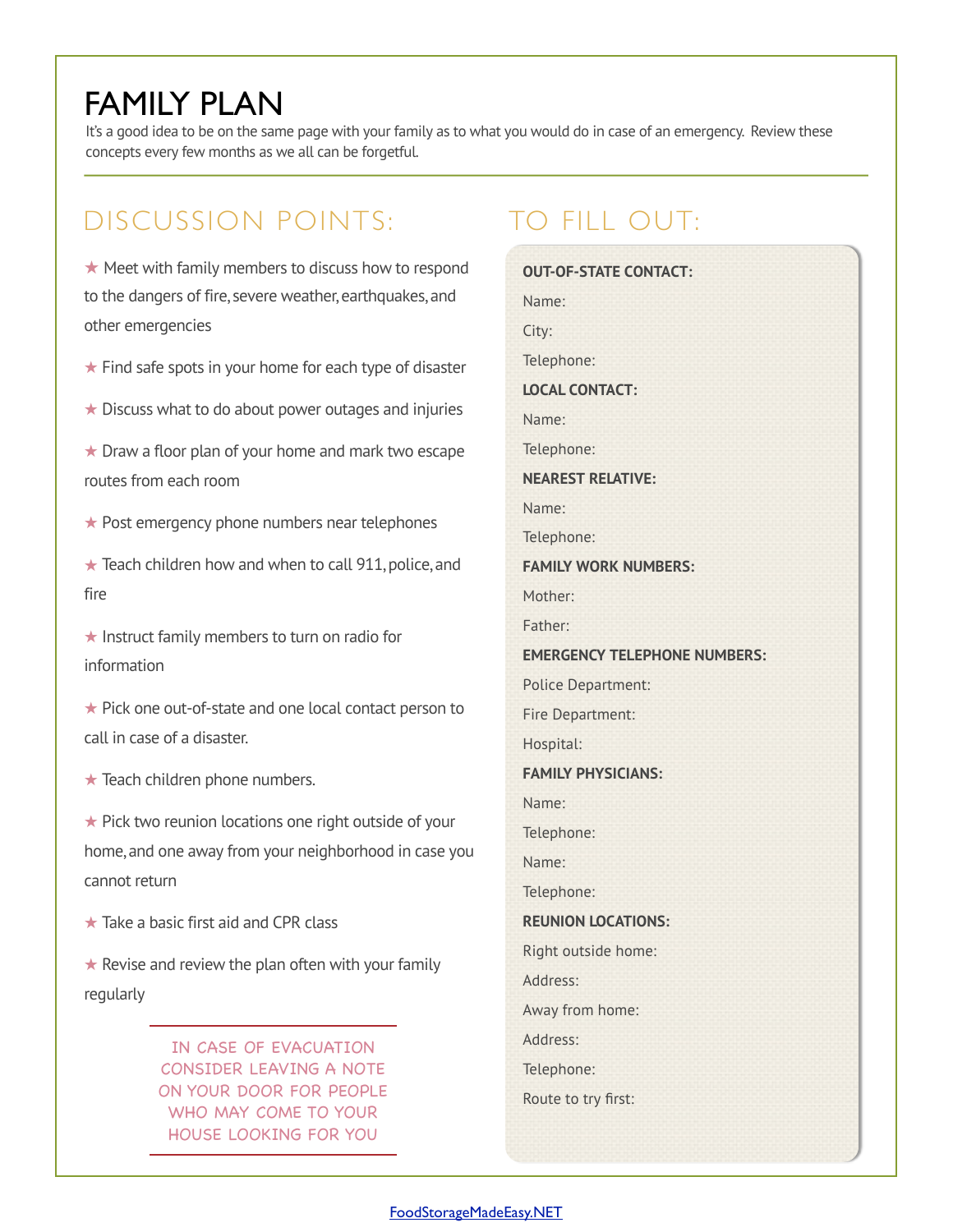# 72 HOUR KITS

72 hour kits contain items you may need to deal with different situations in a disaster along with food and water to last you at least 72 hours. Food will be covered in the following pages.

## ITEMS TO INCLUDE IN YOUR KIT:

- ✓ Supply of water
- $\checkmark$  Food (see next page)
- ✓ First aid kit
- ✓ Prescription medications
- $\sqrt{\ }$  Extra pair of glasses
- ✓ Contact solution
- ✓ Credit cards and cash
- ✓ Change of clothes
- ✓ Sturdy shoes
- ✓ Battery powered radio
- ✓ Extra batteries
- ✓ Blankets or sleeping bags
- ✓ Rain poncho
- ✓ Body warmer
- ✓ Glow stick
- $\sqrt{\ }$  Tarp or a tent
- $\checkmark$  List of contact info
- ✓ Booster cables for car
- ✓ Car shovel
- ✓ Ropes
- $\checkmark$  Swiss army knife
- ✓ N95 dust mask
- ✓ Work gloves
- ✓ Flashlights
- ✓ Wind/waterproof matches
- ✓ Candles and candle
- ✓ Trash bags
- ✓ Personal hygiene products
- $\checkmark$  Baby supplies
- ✓ Games and books
- $\sqrt{\ }$  Pet supplies
- ✓ Sanitation supplies
- $\sqrt{\ }$  Tire repair kit and pump
- ✓ Maps of surrounding areas
- ✓ Sewing kit
- ✓ Blank CD for SOS
- ✓ Whistle
- ✓ Multipurpose tool
- ✓ PowerCap

## PURCHASING ITEMS FOR YOUR KIT:

- $\star$  Start by gathering things from your home that you already have
- ★ Make gathering your supplies a fun family activity
- ★ Create a scavenger hunt, or treasure hunt with small kids
- ★ Spread your purchases out over time, don't go into debt
- $\star$  Remind your family preparedness products make great gifts ELEMENTUM EST. DUIS
- ★ Purchase trial size toiletries, or save hotel toiletries for your kit.

SAVE ROOM IN YOUR KITS BY STORING THINGS YOU MAY NEED FOR COLDER WEATHER IN A SEPARATE BAG

CONSIDER PURCHASING EXTRA CLOTHES FOR YOUR KIT FROM THRIFT STORES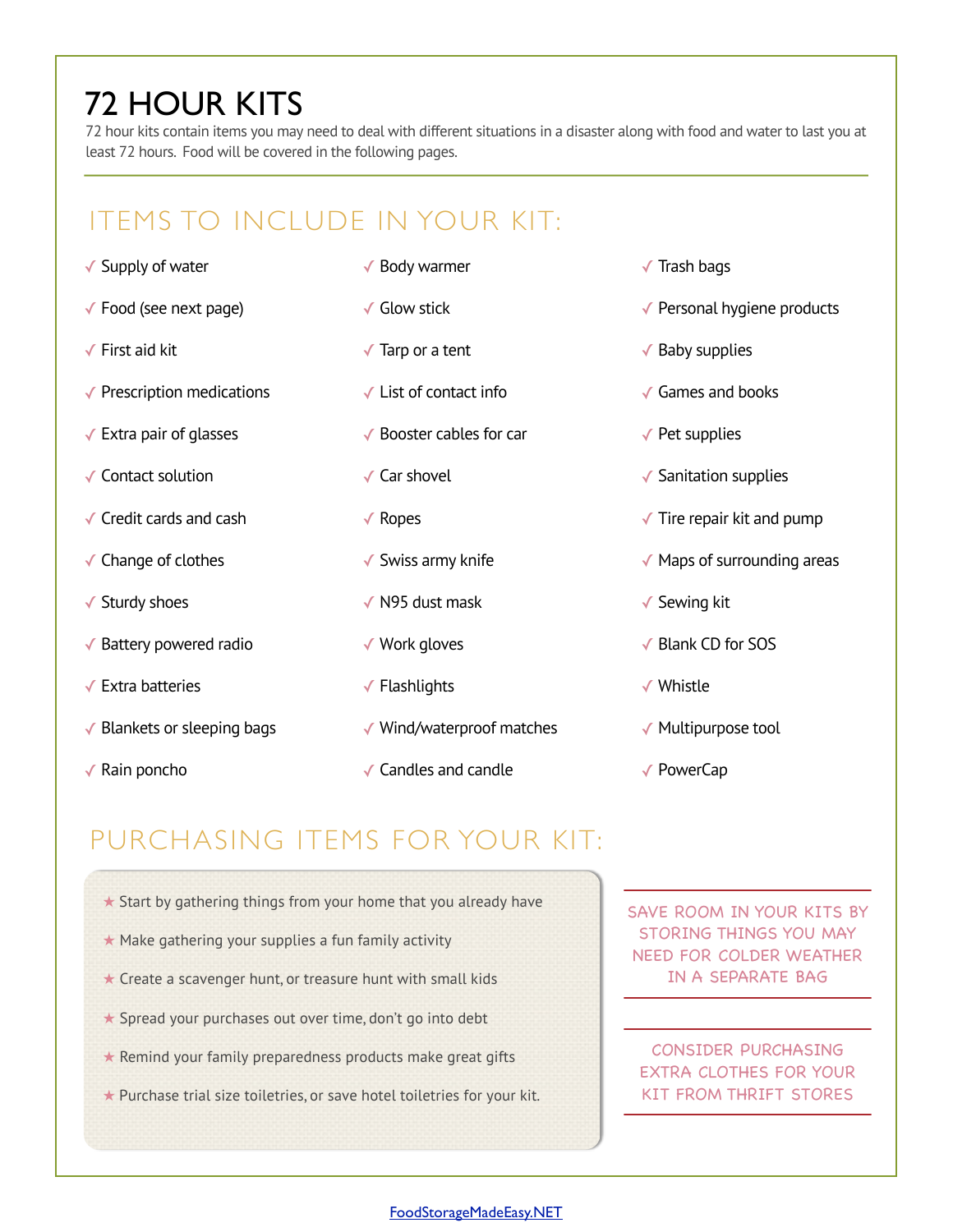# 72 HOUR KITS: Food Options

The next few pages will tackle food for your 72 hour kit. You should tailor the food in your kits to your needs.

## TO CONSIDER:

Regardless of what you pack for food here are some universal considerations:

## **COOKING SUPPLIES:**

- ✓ Plastic utensils
- ✓ Paper plates
- ✓ Cups
- ✓ Matches
- ✓ Can opener (if needed)
- ✓ Fire starter packets
- ✓ Cooking stove
- ✓ Fuel

### **ROTATION IDEAS:**

- $\star$  Rotate according to shelf life
- $\star$  Rotate the same time of year
- ★ Use food on camping trips
- ★ Purchase foods you like so
- rotating won't be hard

★ Check your food often to make sure it's still good

IN CASE OF EVACUATION IF CIRCUMSTANCES PERMIT, GRAB ALL THE FOOD FROM YOUR PANTRY AND KITCHEN YOU CAN



# DETAILED INSTRUCTIONS

If you want it all laid out for you including a step-by-step shopping list and contents list, follow our 72 hour kit milk jug instructions.



# CREATE YOUR OWN

If you want to have more flexibility, you can customize your kit using our meal planner worksheet and choose foods from our sample menus.



## PURCHASE READY MADE

If you don't have the time (or energy) to build your own kits there are a lot of options available for purchase that may suit your needs.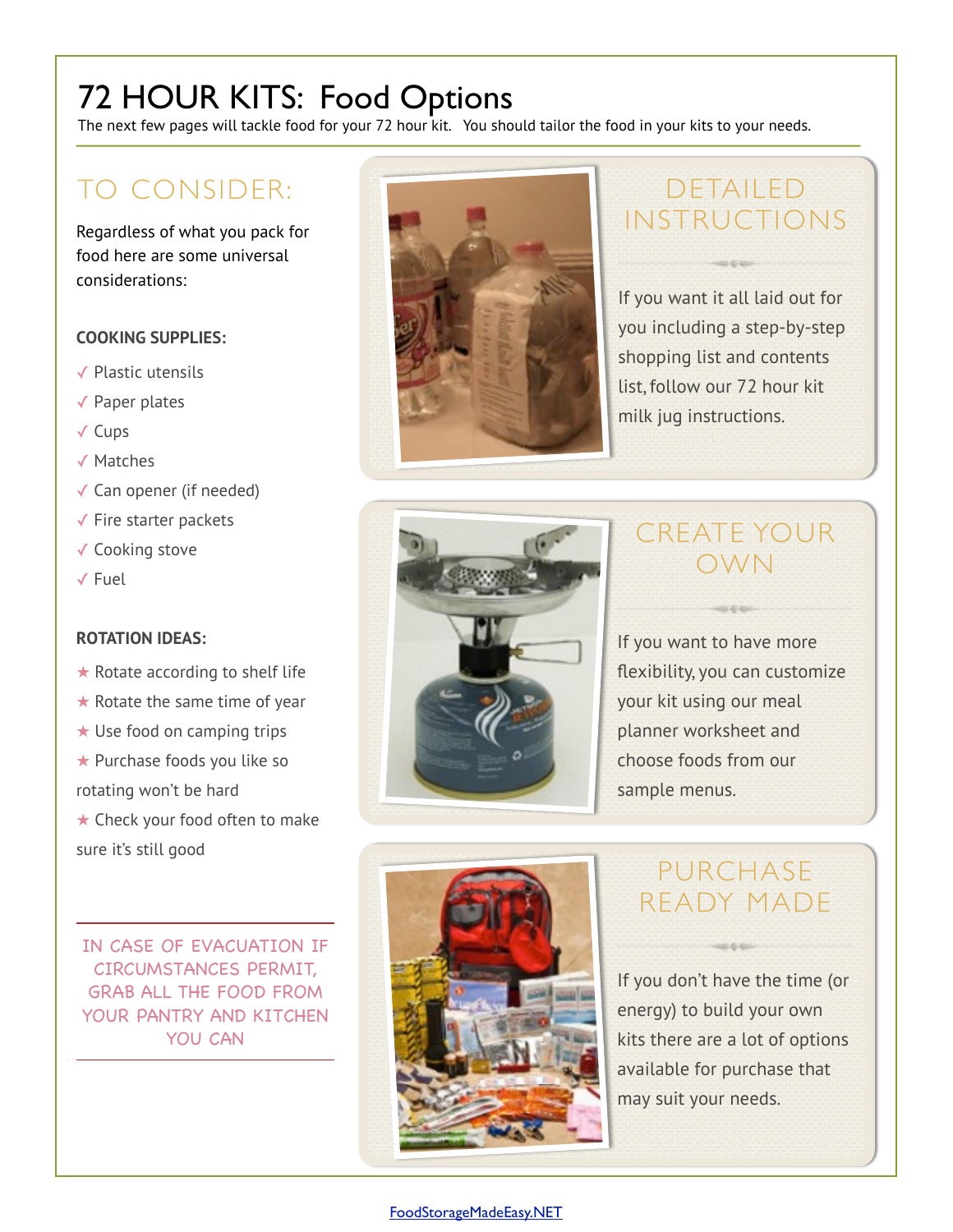# 72 HOUR KITS: Detailed Instructions For Food

These are instructions for putting together 72 hours worth of food. The shopping list, and menu found on the next page contain the foods you will need to buy and a menu for eating them over 72 hours.

## MILK JUG KIT INSTRUCTIONS:

**STEP 1 –** Make sure you have cleaned 1 milk jug per person and a 2 liter bottle of water.

**STEP 2 –** Multiply the number of kits you want by the items listed in shopping list and purchase the food items.

**STEP 3 –** Purchase a wing stove and fuel pellets from an emergency preparedness store. Only one stove is necessary per family, but they are pretty cheap so if you'd like to have one per kit that is fine too. It will make it much more convenient in a true emergency.

**STEP 4 –** Cut straight down the middle of a milk jug diagonal from the handle. Go about 1/3 of the way down. At the bottom of that cut, make a horizontal slice coming from each side but leave about 2 inches of the jug intact. This should make a sort hatch that you can pull open and insert the items in.

**STEP 5 –** Place the necessary items into each milk jug according to the contents list. Put the Tang and cocoa servings into small zip-lock bags (1/4 c. per serving). If you have extra food left over, stick it in as space permits. Tape the milk jug up. Tape the contents list to the outside of the jug and record today's date and the family member who will use that kit.

\*Please note this kit is very basic and may not be enough food to stay comfortable. However some people like it's simplicity, detailed instructions, and the fact that you can fit it all into a milk jug.



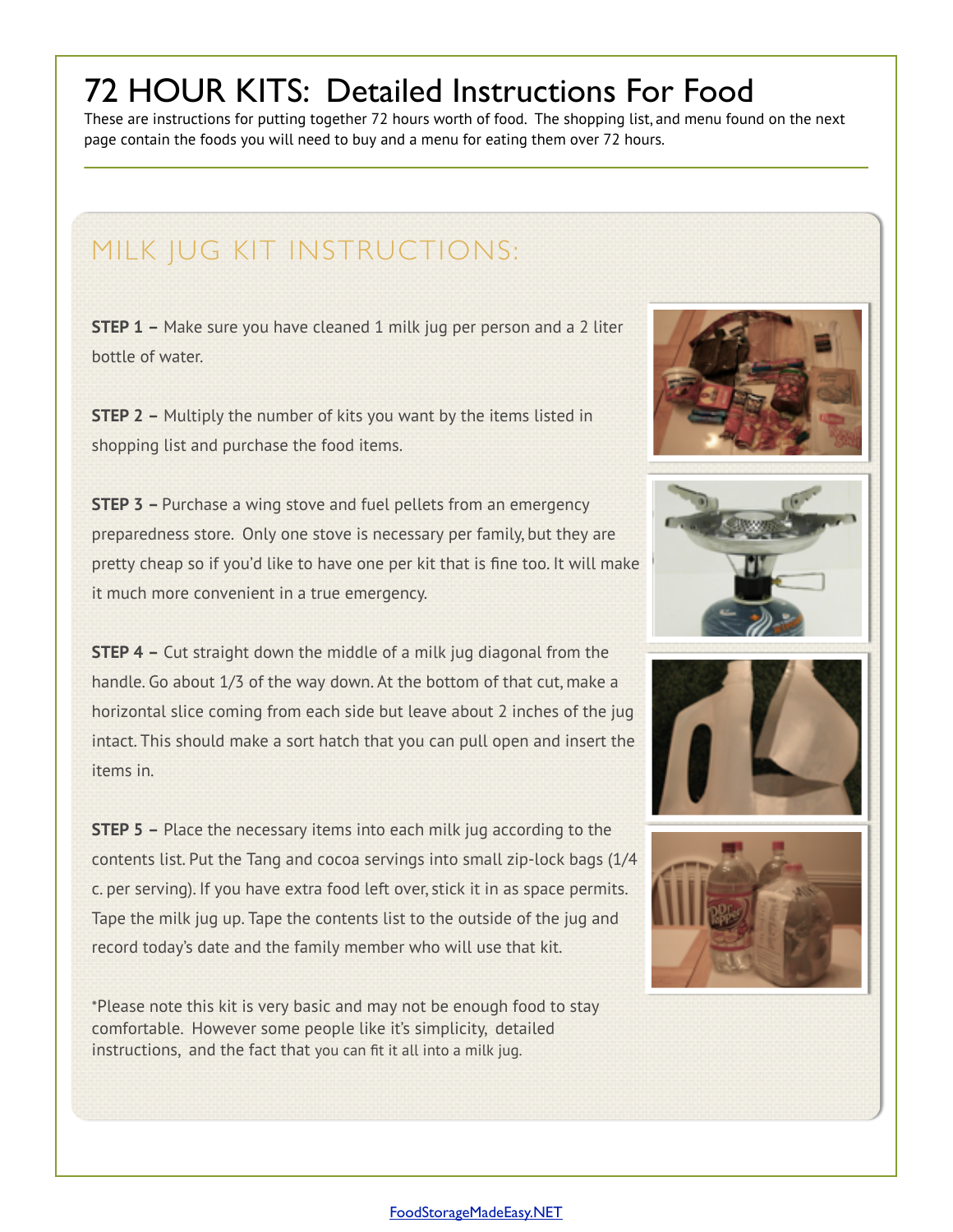# 72 HOUR KIT: Milk Jug Kit Shopping List and Menu

# SHOPPING LIST:

|                                                | # per kit    | # kits | <b>Total to buy</b> |
|------------------------------------------------|--------------|--------|---------------------|
| Tang (1/4 cup each serving)                    | 2 servings   |        |                     |
| Instant oatmeal                                | 2 packets    |        |                     |
| Granola bars                                   | 2 servings   |        |                     |
| Cocoa mix (1/4 cup each)                       | 2 servings   |        |                     |
| Single serving stew with<br>"pop top lid"      | 1 can        |        |                     |
| Gum                                            | 9 sticks     |        |                     |
| Candies (that wont melt)                       | 9 pieces     |        |                     |
| Beans and Wieners with<br>"pop top lid"        | $1$ can      |        |                     |
| Fruit roll-up                                  | 3            |        |                     |
| Single serving Lipton<br>noodles               | 2 pouches    |        |                     |
| 1 oz package raisins                           | $\mathbf{1}$ |        |                     |
| 1 oz package beef jerky                        | 2 packages   |        |                     |
| Plastic spoons                                 | 3            |        |                     |
| Matches                                        | 1 package    |        |                     |
| Snack-size zip lock bags for<br>Tang and cocoa | 4 bags       |        |                     |
| Clear packing tape to close                    | 6 inches     |        |                     |
| Wing stove                                     | 1 stove      |        |                     |
| Fuel pellets                                   | 3 packages   |        |                     |
| Misc extras                                    |              |        |                     |

## MENU:

DAY 1 - BREAKFAST: Tang **Oatmeal** 

> DAY 1 - LUNCH: Beans and Wieners Fruit Roll-Up

DAY 1 - DINNER: Granola bar Beef jerky Hot cocoa mix

DAY 1 - SNACK: 3 pieces of gum 3 pieces of candy

DAY 2 - BREAKFAST: Hot cocoa Granola bar

> DAY 2 - LUNCH: Lipton soup Raisins

DAY 2 - DINNER: Stew Fruit roll-up

DAY 2 - SNACK: 3 pieces of gum 3 pieces of candy

DAY 3 - BREAKFAST: Tang **Oatmeal** 

> DAY 3 - LUNCH: Lipton soup

DAY 3 - DINNER: Beef Jerky Fruit roll-up Hot cocoa mix

DAY 3 - SNACK: 3 pieces of gum 3 pieces of candy

NAME:

DATE PACKED: (use within 1 year)

## ➡ This kit requires a 2-liter bottle of water to reconstitute the foods included

- $\rightarrow$  Mix 3/4 cup water with Tang and hot cocoa mix
- $\rightarrow$  **Save and reuse the Beans and Wieners can to heat other foods if needed**
- $\rightarrow$  3 (2-liter) bottles of water are suggested for each person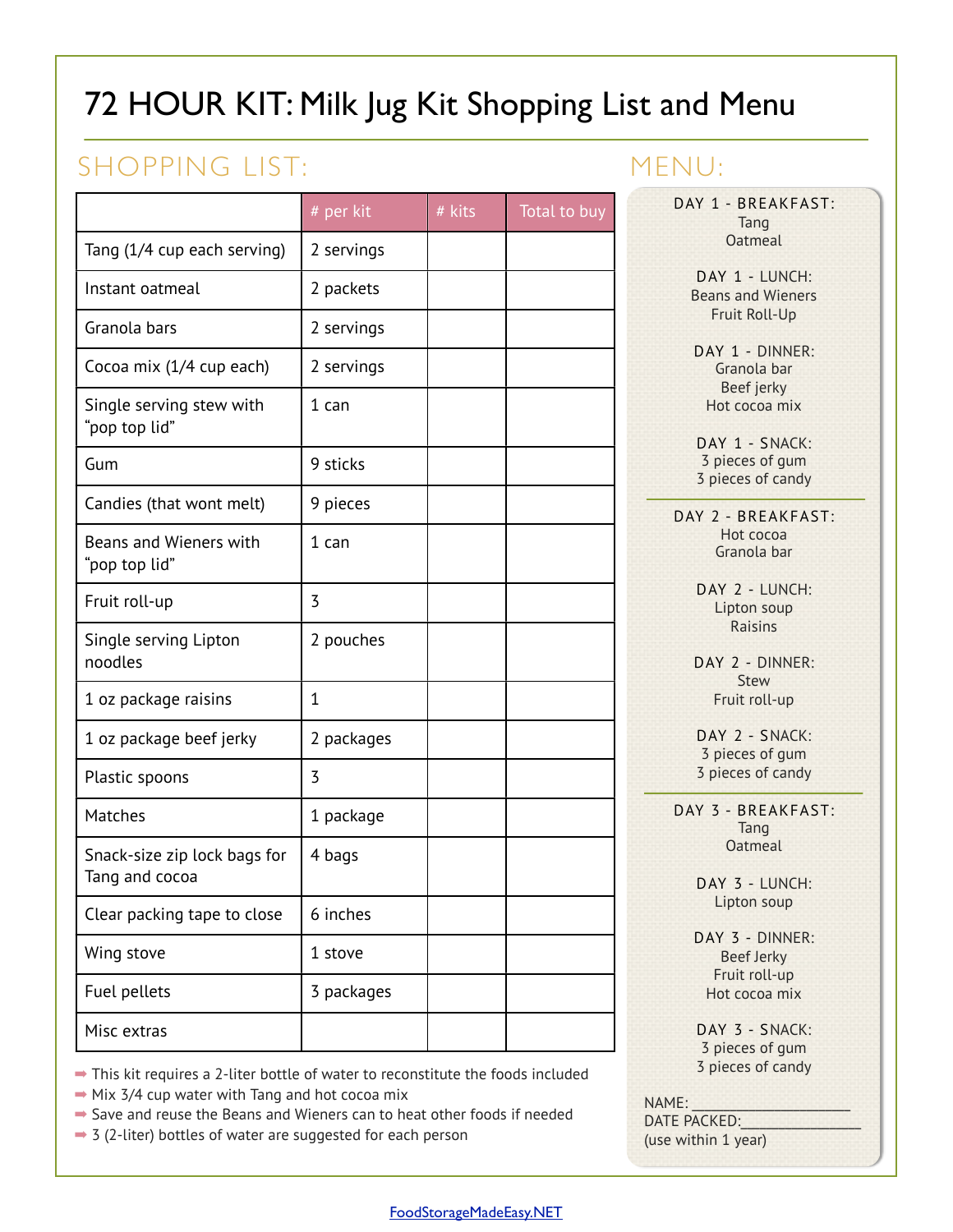# 72 HOUR KITS: Create Your Own Options

Here are some ideas based on your diet and preferences you can use to fill out our meal planner worksheet found on the next page. Don't be afraid to tailor your 72 hour kit of food to your own liking. Remember vacuum sealing foods can help extend their shelf life.

# SAMPLE MENUS:

### **REGULAR FOOD OPTIONS:**

- Granola bars
- Chocolate candy/chips
- Dried fruits/dehydrated fruits
- Tuna pouches
- Wheat crackers for the tuna
- Raw almonds
- Hot cocoa
- Fruit drink mix
- Raman noodles/cup a noodles
- Jerky
- Pouches of soup mixes
- Canned raviolis or like foods,
- Peanut butter
- Small jar of jellly
- Small container honey
- Banana chips
- Protein powder
- Gatorade

### **MINIMAL ROTATION OPTIONS:**

- Emergency food bars
- MRE meals: spaghetti, chili mac, breakfast skillet, chicken and rice, beef stroganoff

• MRE Meals can last up to 25 years remember to store water and cooking fuel

### **"HEALTH'IER" OPTIONS:**

- Plain instant oatmeal
- Apple chips (foodsaver them)
- Bush's baked beans pop top
- Pouches of "squeeze" fruit
- Chunk light tuna in water
- 2-3 foil packets of condiments
- Shelton's Chili
- Granola bars
- Resealable bags of dried fruit
- Yummy Earth lollipops
- Lunchbox size packs of crackers
- Laughing Cow cheese wedges
- Himalayan pink salt
- Crystal Light Pure
- Packet of Emergen-C

### **GLUTEN FREE OPTIONS:**

- Larabars
- Lundberg Rice Cakes
- GF Granola (like Bakery on Main)
- Beef Jerky
- Can of Chicken or Tuna
- Mary's Gone Crackers
- Dinty Moore Beef Stew
- Hormel Chili
- Applesauce
- Canned Fruit
- Fruit Leather
- Fruit Roll-up or Fruit Snacks
- Raisins
- Boxes of Pacific Almond Milk
- Peanut or other Nut Butter
- Honey

#### **VEGAN OPTIONS:**

- Cliff bars
- Lara bars
- Nut bars
- Vitamin B12 tablet
- Bar of vegan dark chocolate
- Peanut butter
- Nuts packaged in food saver bags
- Seeds packaged in food saver bags
- Prepackaged precooked meals

(like the indian dishes that can be found in mylar bags)

### **NO COOK OPTIONS:**

- Cereal bars
- Crackers
- Peanut butter
- Pudding cups
- Fruit cups
- Fruit roll-ups
- Cans of vegetables
- Pork and beans (can eat cold)
- Granola bars
- Chocolate candy/chips
- Dried fruits/dehydrated fruits

[FoodStorageMadeEasy.NET](http://foodstoragemadeeasy.net)

• Almonds

### **FRIENDLY FOODS:**

- Tuna pouch
- Chicken pouch
- Canned peas, carrots
- Crackers
- Craisins, & other dried fruit
- Fruit snacks or other candy treat
- Cheerios in sealed bag
- Canned fruit
- Single serving milk packets
- Granola bars
- Hormel complete meals chicken
- & rice or turkey & mashed potatoes
- Include games, books, crayons etc

#### **CONSIDERATIONS FOR BABIES:**

• A travel package of wipes

• 3 cotton/flannel wraps

• Small comfort toy/s.

• Clothes – and plenty of them!

• Bulb nose syringe and saline • Infant tylenol/motrin.

and travel-sized baby powder

**CAT KIT (alter for other pets):**

• 1 plastic gallon jug with dry food • 1 12 pack box of wet food packets

• Plastic gallon jug with kitty litter

• 1 gallon of water

• 1 small bag of treats • Small litterbox and scoop

• Small plastic trash bags

• Extra collar w/contact info

• Mini pet first aid kit • Vaccination/vet records • Color photo of cat

• Leash and harness

• Towel

• Desatin or other diaper rash cream

• Instant formula

• Pacifiers

• Baby food • Washcloths

• Ziplock bags

• Plenty of diapers or cloth diapers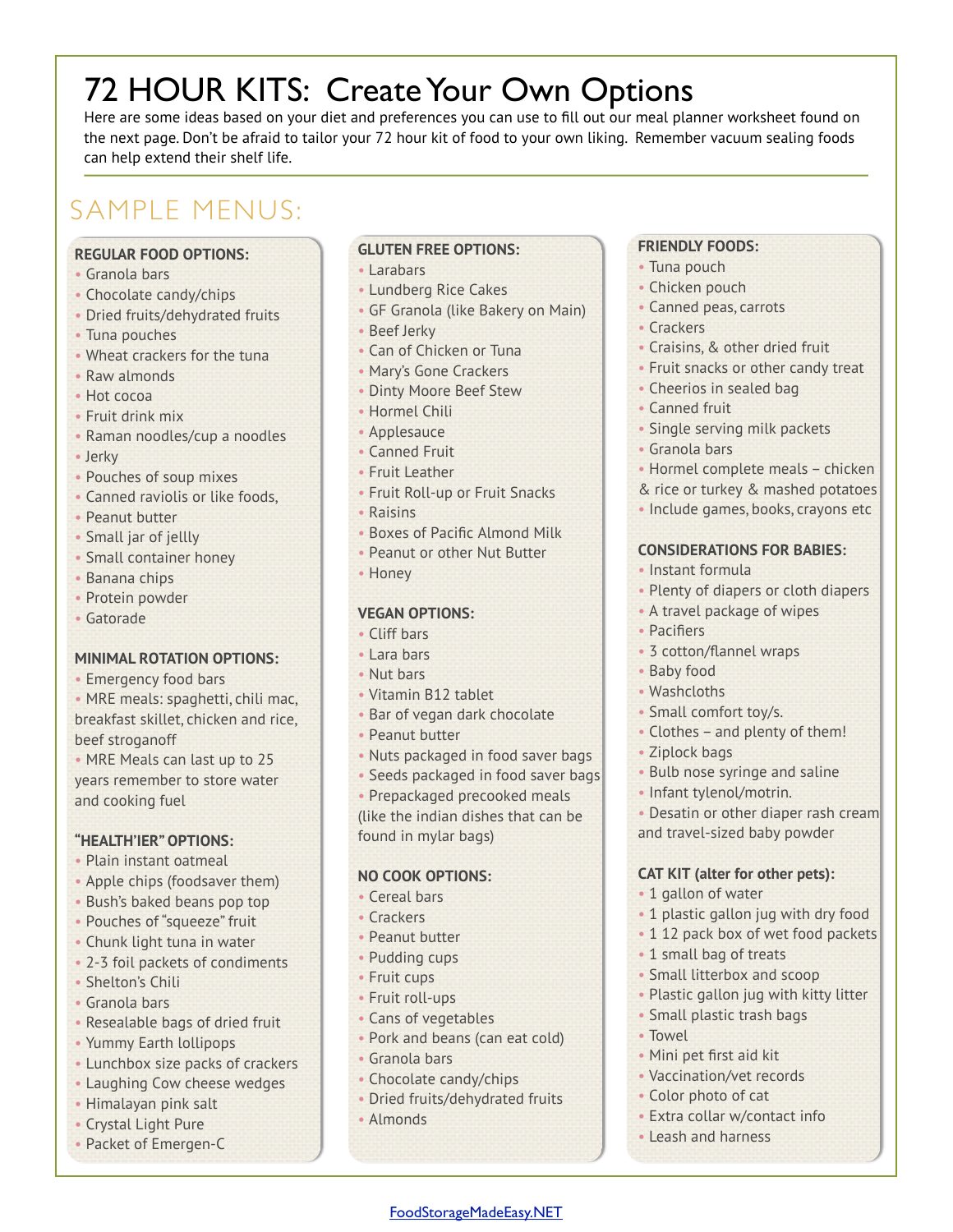| $DAY$ $\vdash$    | DAY 2:                                 | DAY <sub>3</sub>  |
|-------------------|----------------------------------------|-------------------|
| <b>BREAKFAST:</b> | <b>BREAKFAST:</b>                      | <b>BREAKFAST:</b> |
| <b>SNACK:</b>     | <b>SNACK:</b>                          | <b>SNACK:</b>     |
|                   |                                        |                   |
| LUNCH:            | LUNCH:                                 | LUNCH:            |
| <b>SNACK:</b>     | <b>SNACK:</b>                          | <b>SNACK:</b>     |
| <b>DINNER:</b>    | <b>DINNER:</b>                         | <b>DINNER:</b>    |
|                   |                                        |                   |
|                   | <b>EXTRA NOTES AND CONSIDERATIONS:</b> |                   |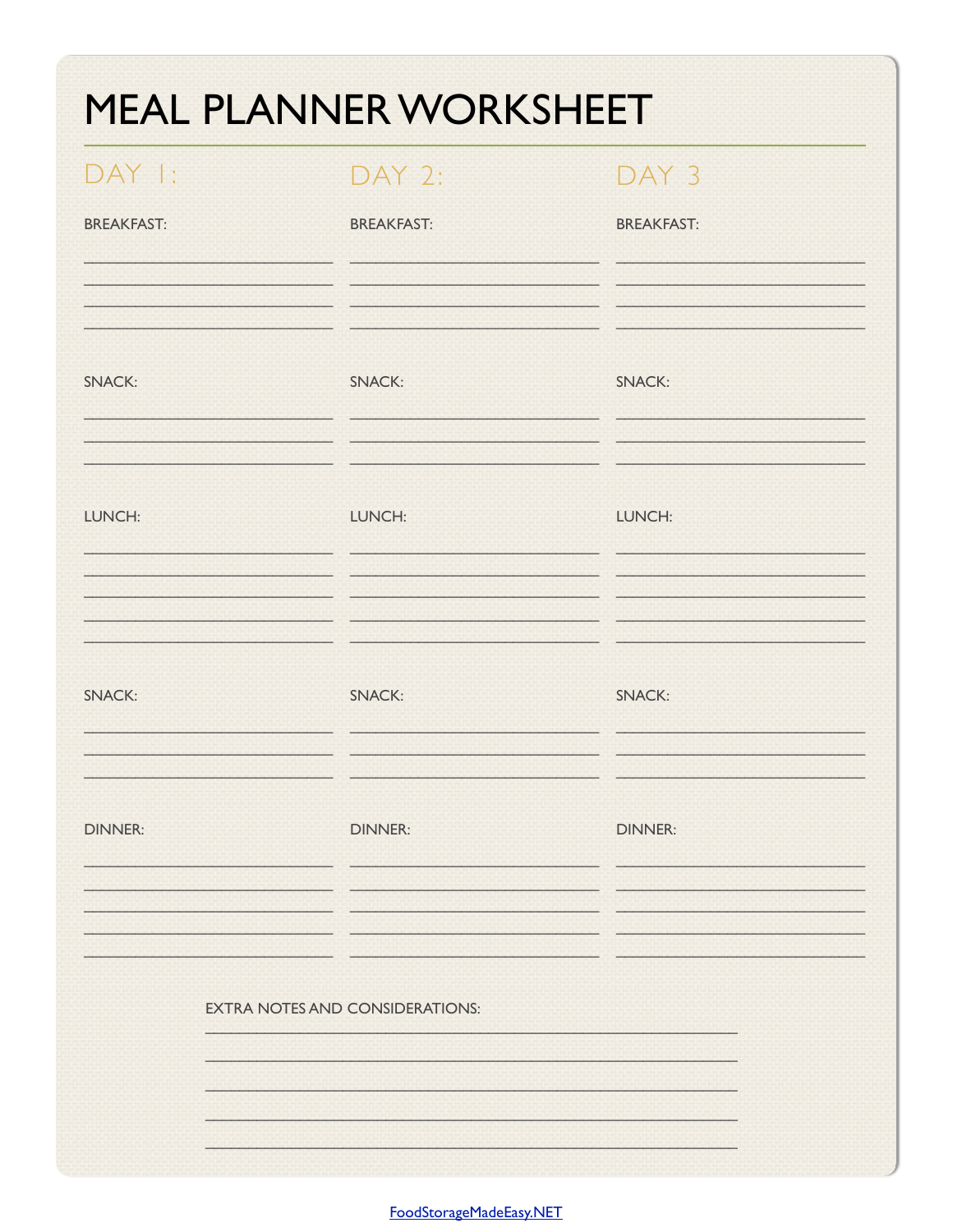# EMERGENCY BINDER

An emergency binder is a compilation of important documents. Store your binder in a fireproof/waterproof locked box that is small enough to be transported with you in an emergency.

# ITEMS TO INCLUDE IN YOUR EMERGENCY BINDER:

### **VITAL DOCUMENTS**

- ✓ Birth certificates
- ✓ Passports
- ✓ Immunization records
- $\checkmark$  CASH keep small bills
- ✓ Copy of your will
- ✓ Medical information
- ✓ Military and church papers
- ✓ Diplomas and transcripts
- ✓ Marriage certificates
- ✓ Adoption papers
- ✓ Current pictures of family
- ✓ Pet records
- ✓ Proof of citizenship

### **INSURANCE INFORMATION**

- $\sqrt{\ }$  Homeowners insurance policy
- ✓ Auto insurance policy
- $\checkmark$  Life insurance policy
- ✓ Medical insurance policy
- $\sqrt{\ }$  Pictures and lists of all your personal belongings for insurance
- ✓ Contact information for insurance agents

SOME PEOPLE TAKE VIDEOS OF EACH ROOM OF THEIR HOUSE AS A WAY OF DOCUMENTING THEIR BELONGINGS FOR INSURANCE

#### **FINANCIAL INFORMATION**

- ✓ Copies of your credit cards front and back
- ✓ Bank statements
- ✓ Retirement statements
- ✓ Social security statements
- $\checkmark$  Internet passwords (banking, personal, work etc)
- ✓ Utility statements
- ✓ Work/tax documents that would be difficult to replace
- $\sqrt{\ }$  Deeds to properties
- ✓ Titles to cars, boats etc
- ✓ Warranty information

## PREPARE MY LIFE PLANNER:

The Prepare My Life Planner is an organized emergency preparedness plan. Not only does is it designed to store and organize all your important documents it **ALSO contains a step-by-step plan to help prepare your home and family for an emergency**.

★ **Sections:** Prepare My Family, Prepare My Home, Gather Supplies, Prepare to Evacuate, Prepare to Stay, Personal, Insurance, Financial, Assets, Final Planning

 $\star$  For more information and a full review  $\frac{\text{see our store.}}{\text{For some } \text{the other}}$